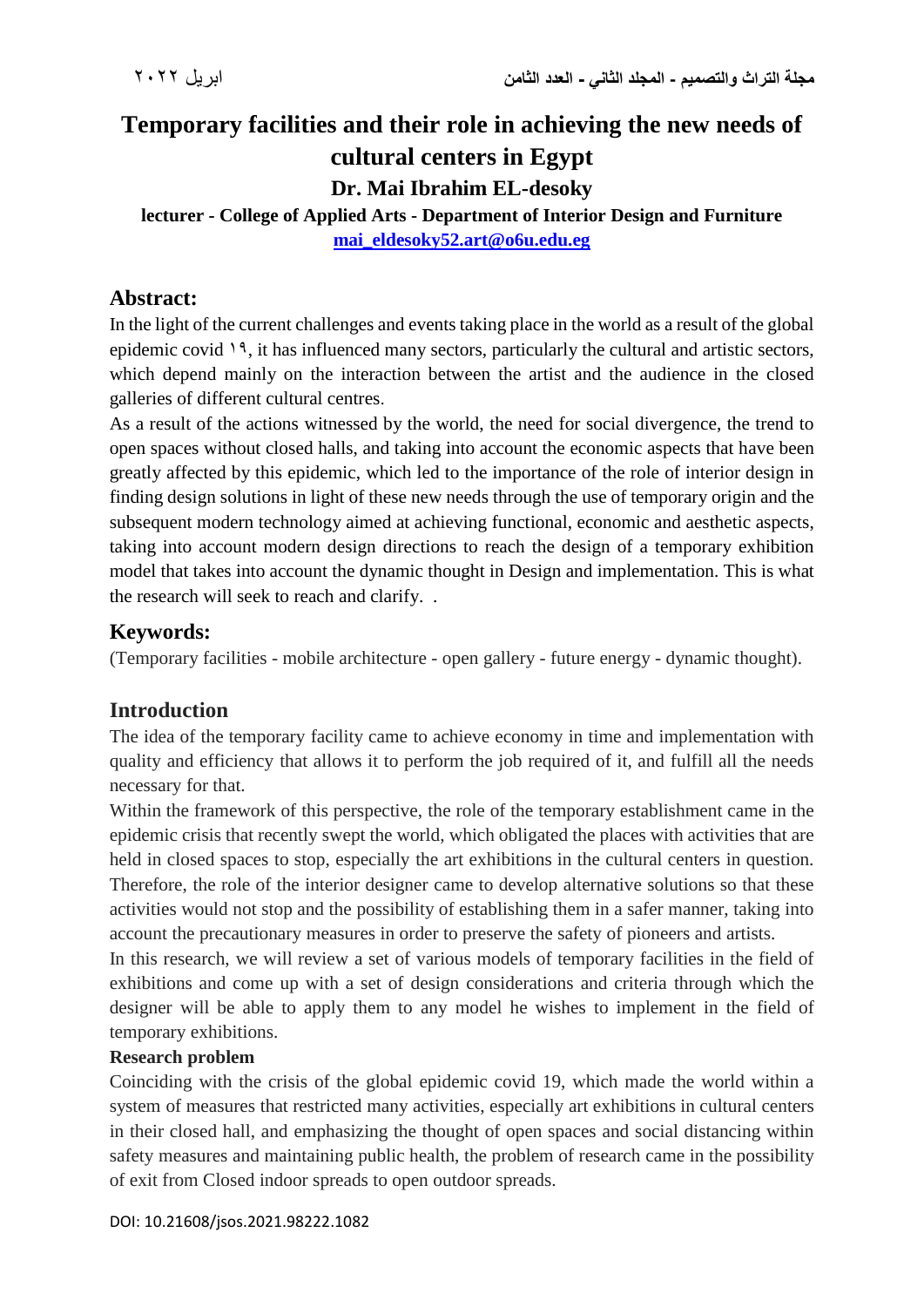#### **In this research, we ask about:**

What is the purpose of the temporary establishment?

- What is the return on using the temporary facility to hold open exhibitions in cultural centers?

#### **Research hypotheses**

The study discusses a future vision, to anticipate a change in the pattern of art exhibitions in the cultural centers in the Arab Republic of Egypt, and the use of modern technology and alternative materials in holding art exhibitions in the open spaces of these centers in the form of a temporary facility that can be used and stored when needed.

#### **Research Aims**

- The possibility of exploiting the open outdoor yards away from the closed halls.

- Taking into account the economic aspects of the possibility of exploiting this type of facility in more than one place for ease of disassembly, installation and movement.

- Access to criteria for the design of the temporary exhibition.

#### **Research Importance**

The importance of the research comes in emphasizing the role of art galleries in cultural centers in nourishing the spiritual aspects and upgrading public taste, so I found the need to find alternative solutions for closed exhibition halls to go out to open spaces by setting standards for temporary facilities for art galleries in cultural centers in the Arab Republic of Egypt.

#### **Research Methodology**

The research follows the following methods:

- A theoretical study with a descriptive and analytical approach to temporary facilities and their types and what was done in the framework of art exhibitions in this type of facilities

A study based on a deductive analysis approach for projects and models of interior design for temporary exhibitions at the global level, and the most important standards that have been followed in that.

### **Search Limits**

- Spatial boundaries: - The spatial boundaries presented models at the global level to come up with standards that are applied at the local level in the Arab Republic of Egypt.

Time limits: From the emergence of the Corona virus 2019 until now.

Concepts related to the topic of study

Temporary structures\* :- They are structures that are built to fill a temporary need, lasting for hours, days, weeks and sometimes months instead of

years.(M 2, p. 2)

Mobile architecture: Mobile architecture is defined as the architecture that allows the establishment of a facility, the organization of a site, or the creation of a sculptural body that can be

The use of his inner emptiness, in a human-made environment in a place, boundaries, and time. (p. 2, p. 2)

Future Energy:- It is defined as the use of scientific progress to find multiple energy alternatives. (M5 Futures Articles)

Dynamic thought: - Dynamic thought as a term can be defined as "the thought resulting from the interaction of man with the building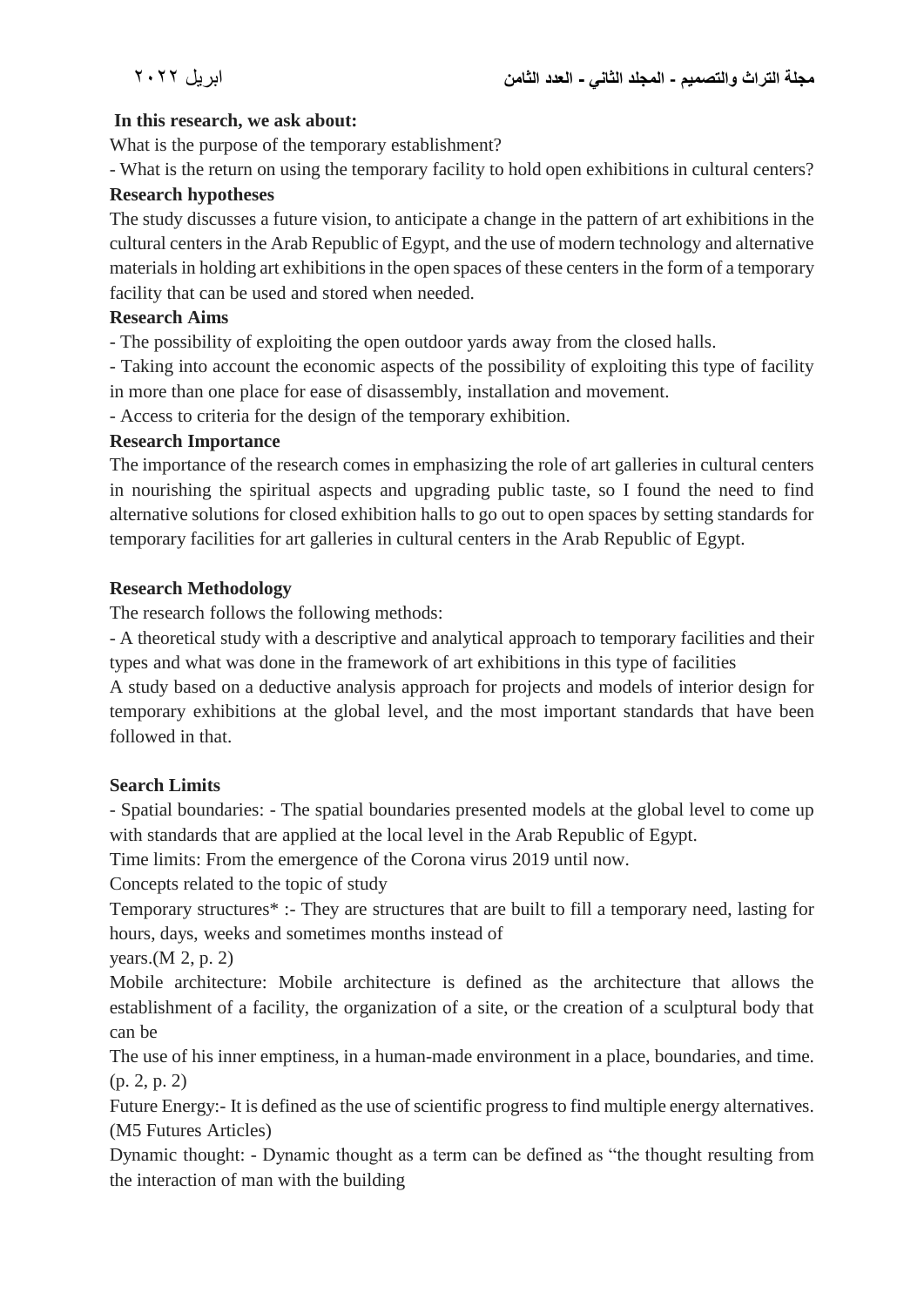And the environment in order to achieve its changing requirements with a creative perspective characterized by movement and rhythm on the material and moral level.

## **Results:-**

- Diversity of forms of art exhibitions in light of the Corona pandemic between exhibitions (virtual - digital - open) to achieve communication between artists and the public.

The importance of the role that exhibitions play in cultural centers as a center for enlightenment and one of the sources of soft power in society.

Achieving flexibility in design is one of the most important criteria used in temporary exhibitions, which achieve dynamism through diversity in formation according to different needs.

- It is necessary that temporary exhibitions have the ability to move and change through the use of modern technology in disassembly and installation in order to achieve efficiency in design.

### **Recommendations**

- The research recommends the Egyptian Ministry of Culture to apply this type of temporary mobile exhibitions in its various activities at the level of the Republic, which helps in spreading culture and raising public taste in various arts.

- The research recommends the General Authority of Egyptian Cultural Palaces, as a cultural center frequented by many different age groups, to take advantage of its outdoor gardens in making art exhibitions at frequent intervals, using these temporary exhibitions in a way that spreads artistic culture and disseminates the artistic sense of those who visit those palaces.

- Completing the standards used in the design of mobile exhibitions in order to achieve the latest technologies and technologies.

- The Egyptian Minister of Culture recommends and researches the application of this type of temporary mobile exhibitions inside universities and schools to spread culture in its various forms.

# **References:**

3amr gabry, a7md: al3mara almtn8la r2ya gdyda l3mara mstdama: b7th: mgla gam3a tshryn llb7othwaldrasat al3lmya: slsla al3lom alhndsya: almgld33: al3dd11: 2011m.

m7md 7snyn ،asma2 (dktor) –s3d mhdy ،zynb (mhnds): ab3ad al estdama fy al3mara almtn8la al3a2ma: mgla alhndsawaltnmya almstdama: almgld 22: al3dd 2: algz2 5: azar2018m.

ebrahym aldso8y ،mai: alfkr aldynamyky ll3marawathr 3la 3nasr altsmym alda5ly: dktorah : ksm altsmym alda5lywalathath: klya alfnon alt6by8ya: gam3a 7loan: 2020.

3la2 ،amyra: amrad al7rka altshkylya: m8al: alyom alsab3: 1 nofmbr 2017m.

mkonat al6a8a almst8blya: m8al: alshro8: 14 ynayr 2019m.

1- <https://www.youm7.com/story/2017/11/1/>

- 2- <https://www.munters.com/en/industries/temporary-structures/>
- 3- <https://ar.vvikipedla.com/wiki/Exhibition>
- 4- <http://www.lnai.com/boundless-cube-art-gallery>
- 5- [https://archello.com/en/project/urban-telescooptemporary-pavilion2](https://archello.com/en/project/urban-telescooptemporary-pavilion)013